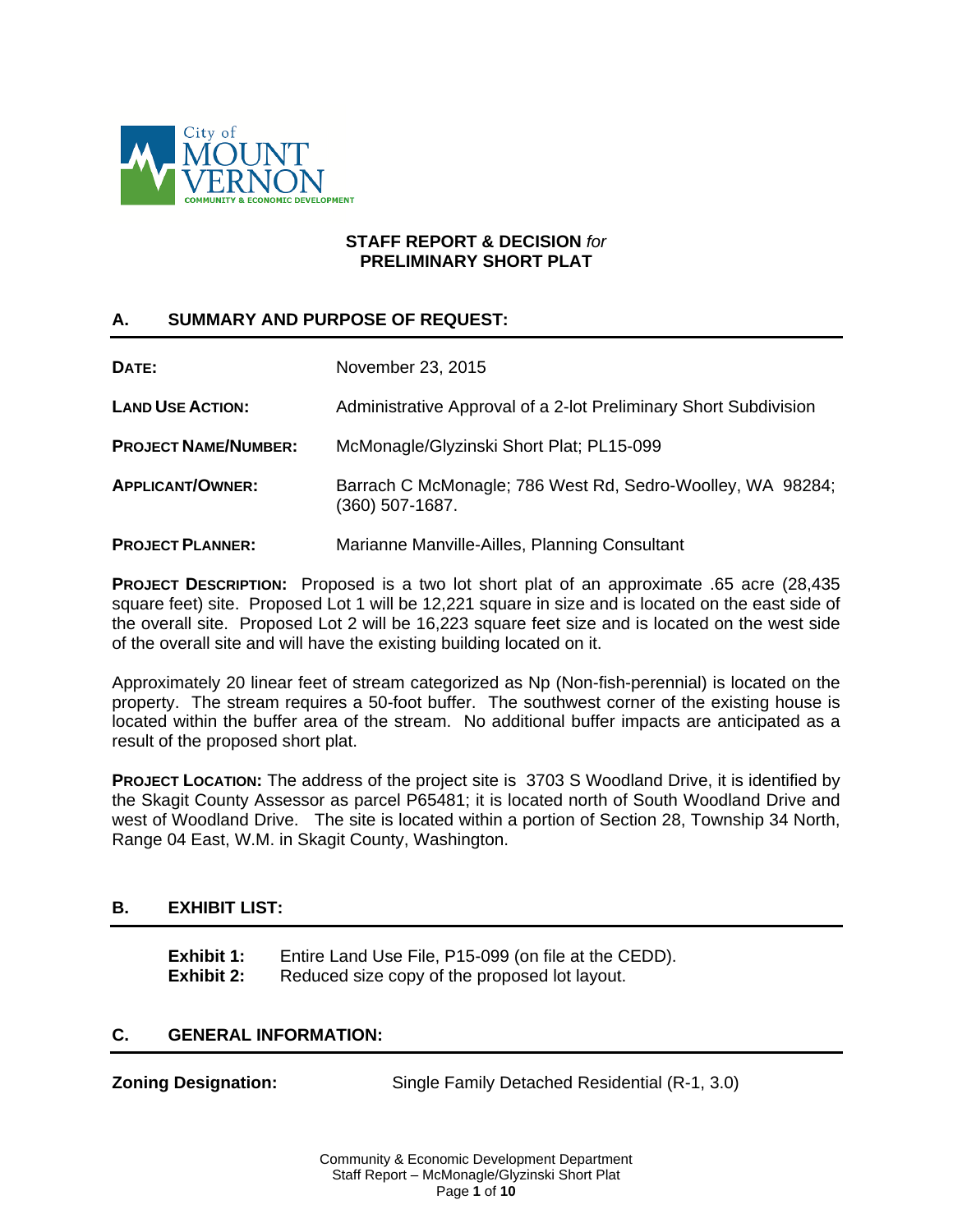MED)

**Comprehensive Plan Designation:** Single Family Residential Medium Density (SF-

**Existing Site Use:** The west side of the site is developed with a single family residence and the east side is vacant. **Neighborhood characteristics:**

| North: | Single family residence |
|--------|-------------------------|
| South: | South Woodland Drive    |
| East:  | <b>Woodland Drive</b>   |
| West:  | Single Family residence |

- **Access:** Proposed Lot 1 will access from Woodland Drive. Proposed Lot 2 will continue to have access from South Woodland Drive.
- **Site Area:** The area of the parent parcel is ± .65 acres
- **Map:** The approximate site boundaries are shown in red on the vicinity map below.



Community & Economic Development Department Staff Report – McMonagle/Glyzinsky Short Plat Page **2** of **10**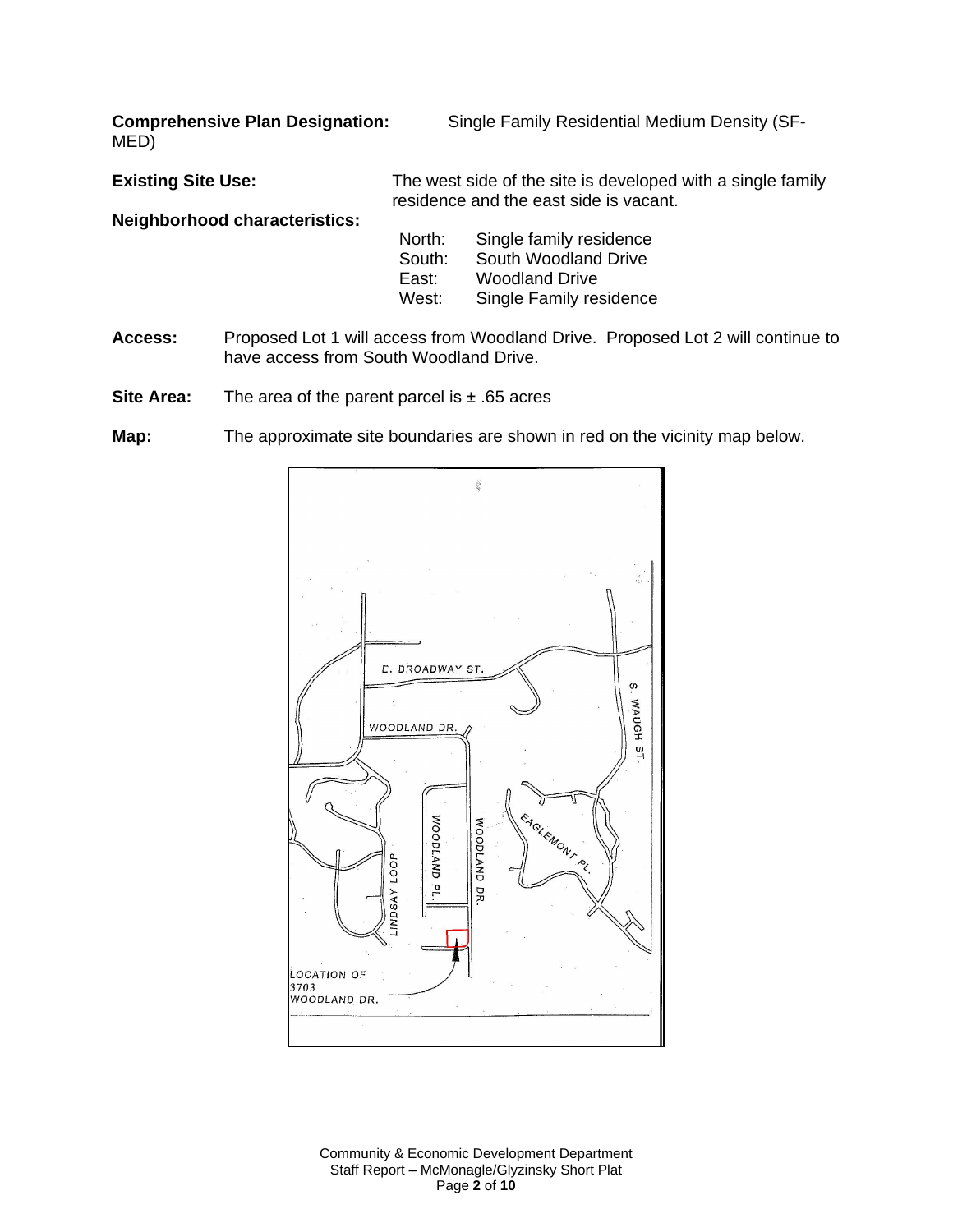# **D. APPLICABLE SECTIONS OF THE MOUNT VERNON MUNICIPAL CODE (MVMC):**

#### **Title 13: Sewers**

#### **Title 14: Land Use and Development**

Chapter 14.05 Administration of Development Regulations Chapter 14.10 Concurrency

#### **Title 16: Subdivisions**

Chapter 16.04 Title Purpose and Definitions Chapter 16.16 Street Design Standards Chapter 16.20 Improvements Chapter 16.32 Short Plats

#### **Title 17: Zoning**

Chapter 17.15 R-1 Single Family Detacher Residential Zone (R-1, 3.0)

# **E. APPLICABLE SECTIONS OF THE MOUNT VERNON COMPREHENSIVE PLAN:**

- Land Use Element
- Transportation Element

### **F. ENVIRONMENTAL REVIEW:**

Under WAC 197-11-800, the subject short plat, is categorically exempt from the threshold determination and the Environmental Impact Statement Requirements of SEPA [MVMC 15.06.095(A)(1)].

#### **G. DEPARTMENT ANALYSIS:**

### 1. **Project Description/Background:**

The project proponent has requested approval of a Short Plat that would allow subdivision of an approximate .65 acre property into 2 lots. The western proposed lot (Lot 2) will be approximately .28 acres in size and will have the existing home on it. The eastern proposed lot (Lot 1) will be approximately .37 acres in size and is vacant. Access for Lot 2 is and will continue to be off of South Woodland Drive. Access for Lot 1 will be off of Woodland Drive. All existing structures will need to be removed from the required setbacks. There is a stream located on Lot 2 where the existing home is currently located. The proposal is not anticipated to further impact the stream or its buffer. The critical areas buffer and associated building setbacks will be shown on the final plat.

#### 2. **City Process:**

The proposed short plat requires a Type II review process, which is an administrative decision that may be appealed to the Hearing Examiner. The application for this land use action was submitted to the City on September 23, 2015; and was deemed technically complete on October 21, 2013. A Notice of Application (NOA) was issued on November 3, 2015. The NOA was distributed to all properties within 300 feet of the project site on November 4, 2015. In addition, the site was posted with a Land Use sign and an affidavit of posting was submitted to the Community & Economic Development Department.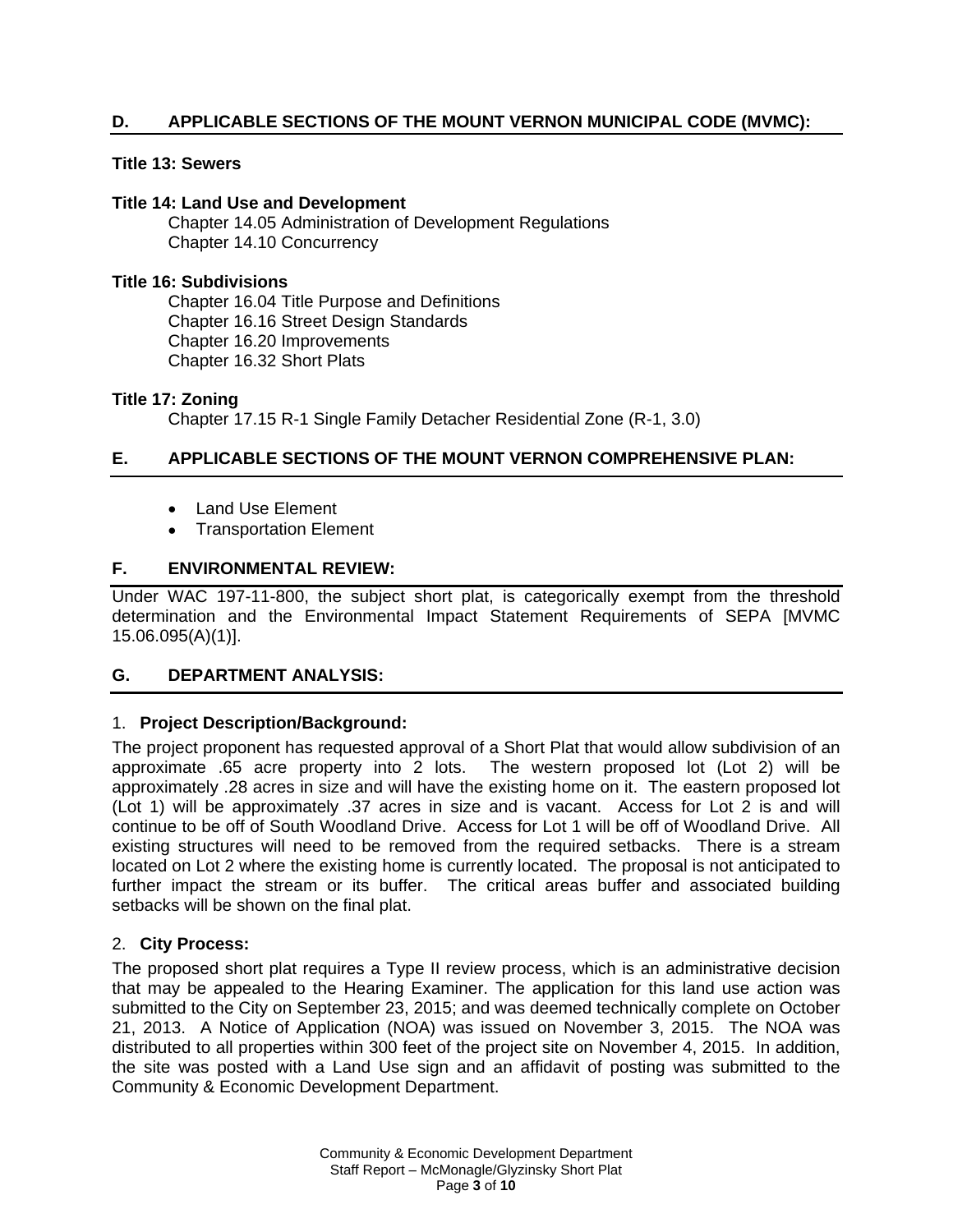# 3. **Public Comments:**

During the public comment period that tolled from November 4, 2015 to November 18, 2015 no comments were received by the CEDD Department.

## 4. **Staff Review Comments:**

Representatives from various City departments received the application materials during the Notice of Application period and subsequently identified and addressed issues associated with the proposed land use action. Comments received during this review period have been incorporated into this report and are attached hereto.

### 5. **Design of Short Plats - Standards:**

The following design standards for short plats have been established (MVMC 16.32.040) to assist decision makers in the review of the short plat:

- a. Lots shall adhere to the standards of the zoning ordinance (Chapter 17.15 and 17.78 MVMC):
	- i. Minimum Front Setback (25 feet on arterial streets and 20 feet on all other streets; corner lots shall observe the front setback on both streets): *new construction must meet minimum front setback requirements for both Woodland Drive and South Woodland Drive; the lots as proposed would allow minimum setbacks to be met; setbacks will be verified prior to issuance of building permits.*
	- ii. Minimum Rear Setbacks: (There shall be a setback of 20 feet): *It appears that the line between the two lots is proposed as the rear setback line for Lot 1 where new construction will take place. The new construction must meet the minimum rear setback requirements. It should be noted that the existing shed on Lot 1 encroaches into the rear setback. The shed is considered an accessory structure and is not allowed without a primary structure. It will need to be relocated to Lot 2 or removed.*
	- iii. Minimum Side Setbacks: Side yard: five feet. *New construction must meet minimum side setback requirements. It appears that the north line of Lot 1 is the side setback. As proposed the lots would allow minimum setbacks to be met; setbacks will be verified prior to issuance of building permits.*
	- iv. Maximum Building Height (2 stories not to exceed 35 feet): *New construction must meet building height requirements; such requirements will be verified prior to issuance of building permits.*
	- v. Parking: *new construction is required to provide 2 enclosed (private garage) spaces and a driveway apron that would accommodate an additional 2 spaces. Verification of adequate parking will occur prior to issuance of building permits.*
- b. The subdivision shall be in compliance with the City's Comprehensive Plan:

*The Comprehensive Plan designation of the property is Single Family Medium Density (SF-MED). The City's adopted Comprehensive Plan states that, "The intent of the associated zoning district is to provide for single-family residential housing in neighborhoods of varying densities."*

c. Except as noted in MVMC 16.32.032(I), each lot shall abut a public street by no less than the frontage required (20 feet) by the zoning district in which it is located:

*All lots would abut public streets by more than the minimum frontage required.*

d. Except as noted in MVMC 16.32.032(I), all lots created by a short subdivision shall abut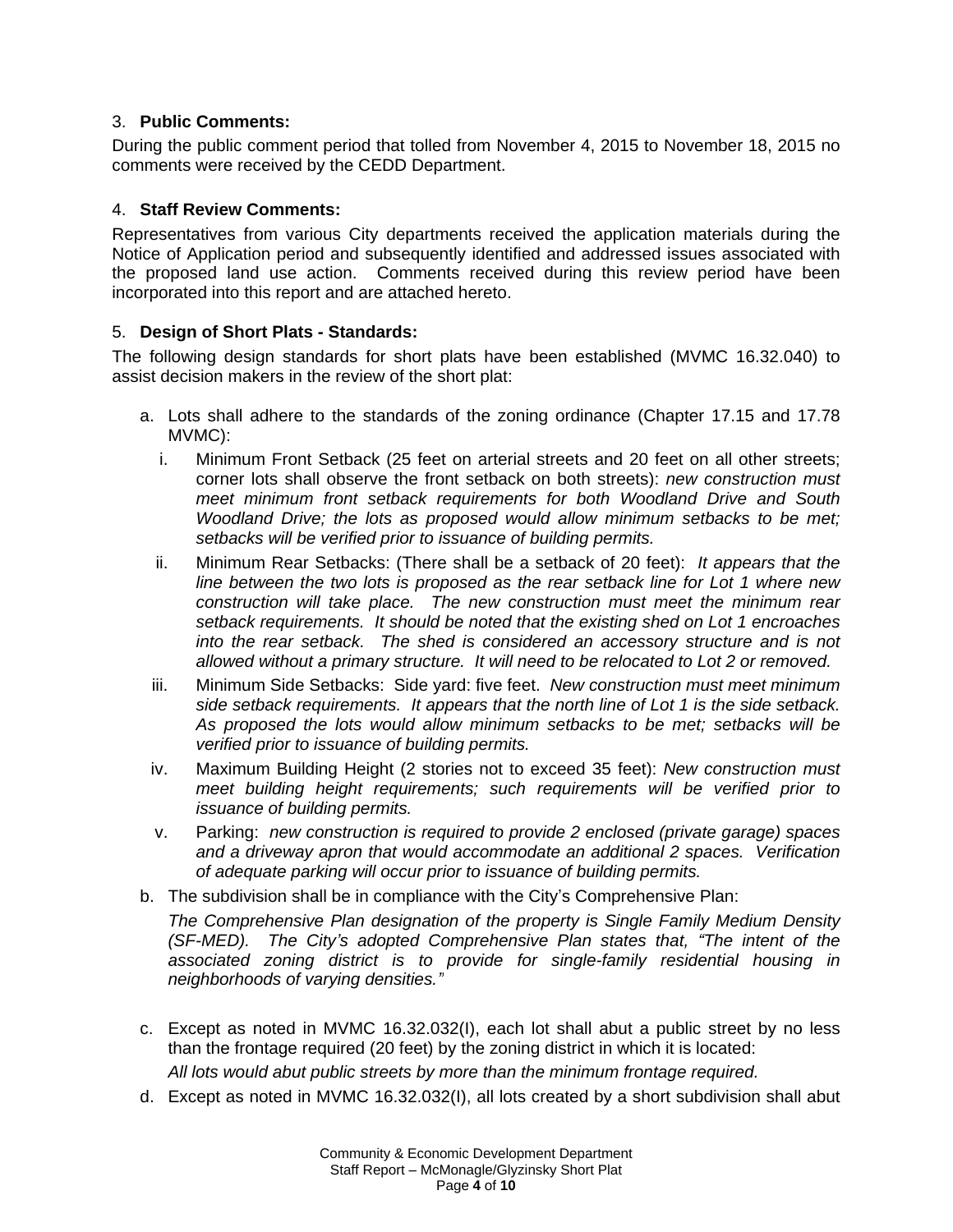and have access from a dedicated or deeded street and such street shall have the rightof-way width specified by the Community and Economic Development Department:

*All lots would abut and have access from a dedicated public street, Lot 1 Woodland Drive and Lot 2 South Woodland Drive.*

e. Short subdivisions that contain a dedication of land to the public shall have been surveyed and monumented and recorded with the County Auditor. The monumentation requirement may be waived if the centerline of the right-of-way is already monumented:

*Not required for this subdivision.*

f. Where approval of a short plat is conditioned upon construction of improvements, the construction plans shall be submitted to the City Engineer accompanied by a fee as outlined within the City's current fee schedule:

*Engineering comments for the short plat indicate that a fill and grade permit and Rightof-way permit are required for installation of utilities and driveway (See Notes to Applicant Section I.).*

g. Land that the Community and Economic Development Department Director has found to be unsuitable due to flooding, bad drainage, or swamp conditions and that the Community and Economic Development Department Director considers inappropriate for development, shall not be subdivided unless adequate means of control or abatement have been formulated by the subdivider and approved by the Community and Economic Development Department:

*Not applicable to this short plat as code requirements will control and/or abate potential impacts. Please note that the stream located on the property is categorized as a Nonfish perennial (Np) requiring a 50 foot buffer and a 15 foot setback. Per MVMC 14.40.040, the critical area and its buffer shall be dedicated as open space tracts or an easement or covenant encumbering the buffer and shown on the short plat as an NGPA tract.* 

h. In the event the land to be subdivided has a slope or slopes of more than 20 percent and/or rock or unstable soil conditions, the subdivider shall furnish soil data to the City Engineer. If conditions warrant control measures to correct slide, erosion, or other similar problems, the subdivider shall be responsible for the design, installation, and expense of any device or corrective measure, subject to approval by the Community and Economic Development Department:

*Not applicable to this short plat.*

- i. Detached, single-family residential short plats may be accessed by private roadway easements, provided that the following requirements are met: *(None of the following are applicable)*
	- i. The requirements of Chapter 16.16 MVMC are met;
	- ii. All lots within the short plat shall have an undivided interest in the ownership of the easement tract and shall record on the face of the plat that the owners will maintain both the easement and a sign where the easement joins the public road identifying it as a private road;
	- iii. Private roads will not be allowed where the Public Works Director feels that public roads are necessary for the future traffic circulation;
	- iv. At the discretion of the Community & Economic Development Department, the specific design standards for short plats served by private roads are as follows:
		- a) Easements as specified by the Community and Economic Development Department;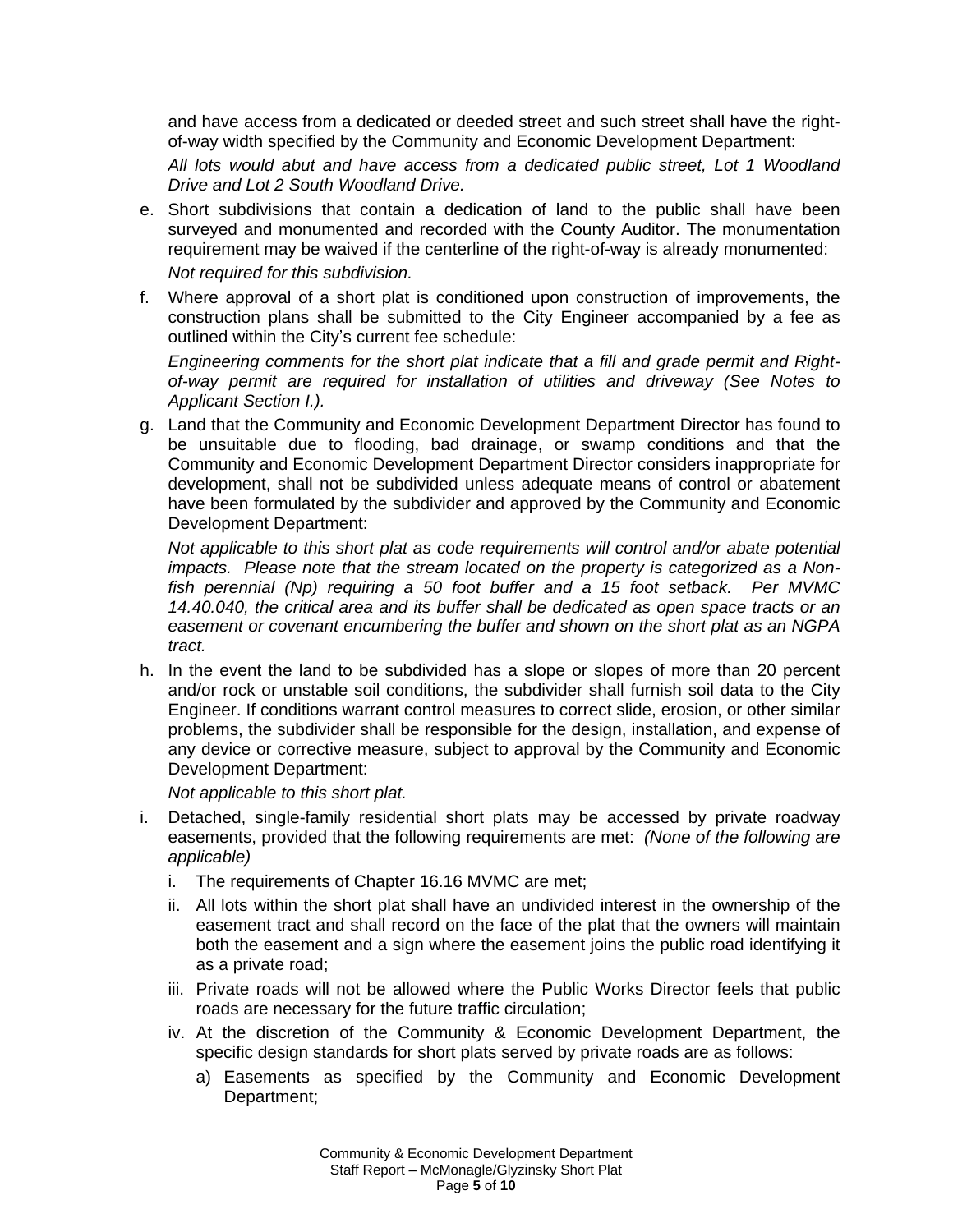- b) Roadways shall be constructed of a minimum of two inches of asphalt pavement, three inches of crushed rock, and six inches of gravel base The maximum grade shall be 10 percent;
- c) Horizontal curvature shall have a minimum radius of 60 feet;
- d) Vertical clearance shall be a minimum of 13 feet, 6 inches;
- e) Roadways serving a maximum of two lots shall be 15 feet in width; and roadways serving three to nine lots shall be a minimum of 20 feet in width;
- f) Sidewalks, or other pedestrian facilities approved by the Community & Economic Development Department, shall be provided when a private road serves, or could serve, more than four (4) lots;
- g) When fire hydrants are located on a private street the minimum street width shall be 26 feet;
- h) The Fire Department in consultation with the Community & Economic Development Department shall specify the signing and painting of curbs, as necessary, to limit parking on private streets;
- i) Roadways that are in excess of 150 feet long shall have a turnaround that meets the Fire Department standards;
- j) Sewer service may be provided by an eight-inch line on the roadway easement or by individual side sewers for each lot. Paved access and easement to the City shall be provided for all eight-inch lines;
- k) Hydrants must be installed in accordance with Chapter 15.14 MVMC;
- l) Adjoining contiguous easements are not desirable and shall be avoided;
- m) Where the specified easement passes through properties not owned by the developer, all necessary easements shall be obtained by the developer and verified by the Community and Economic Development Department prior to approval;
- n) Storm drainage runoff from the easement road shall be directed away from other properties and preferably into a public storm sewer system;
- v. The following note shall be added to the short plat: "All maintenance and construction of private roads shall be the responsibility of the lot owners".
- vi. No further subdivision shall occur without compliance with this title, the subdivision requirements of the City, without filing a final plat.
- j. Where approval of the short plat is conditioned upon construction of improvements, prior to the construction plans receiving final approval, the Community and Economic Development Department shall receive a construction inspection fee as outlined within the City's current fee schedule:

*Engineering comments for the short plat indicate that a fill and grade permit and Rightof-way permit are required for installation of utilities and driveway (See Notes to Applicant Section I.).*

### 6. **Minimum Improvements Required:**

Prior to granting approval for any short subdivision, the Community and Economic Development Department shall ascertain that the following improvements, as required by MVMC 16.32.060, have been made or installed for each lot created by the division of land:

a. Water supply per recommended state standards; adequate fire protection with review by the City of Mount Vernon Fire Department:

*The applicant shows that there is an existing water line within the right-of-way on the east side of Woodland Drive and the south side of South Woodland Drive across the*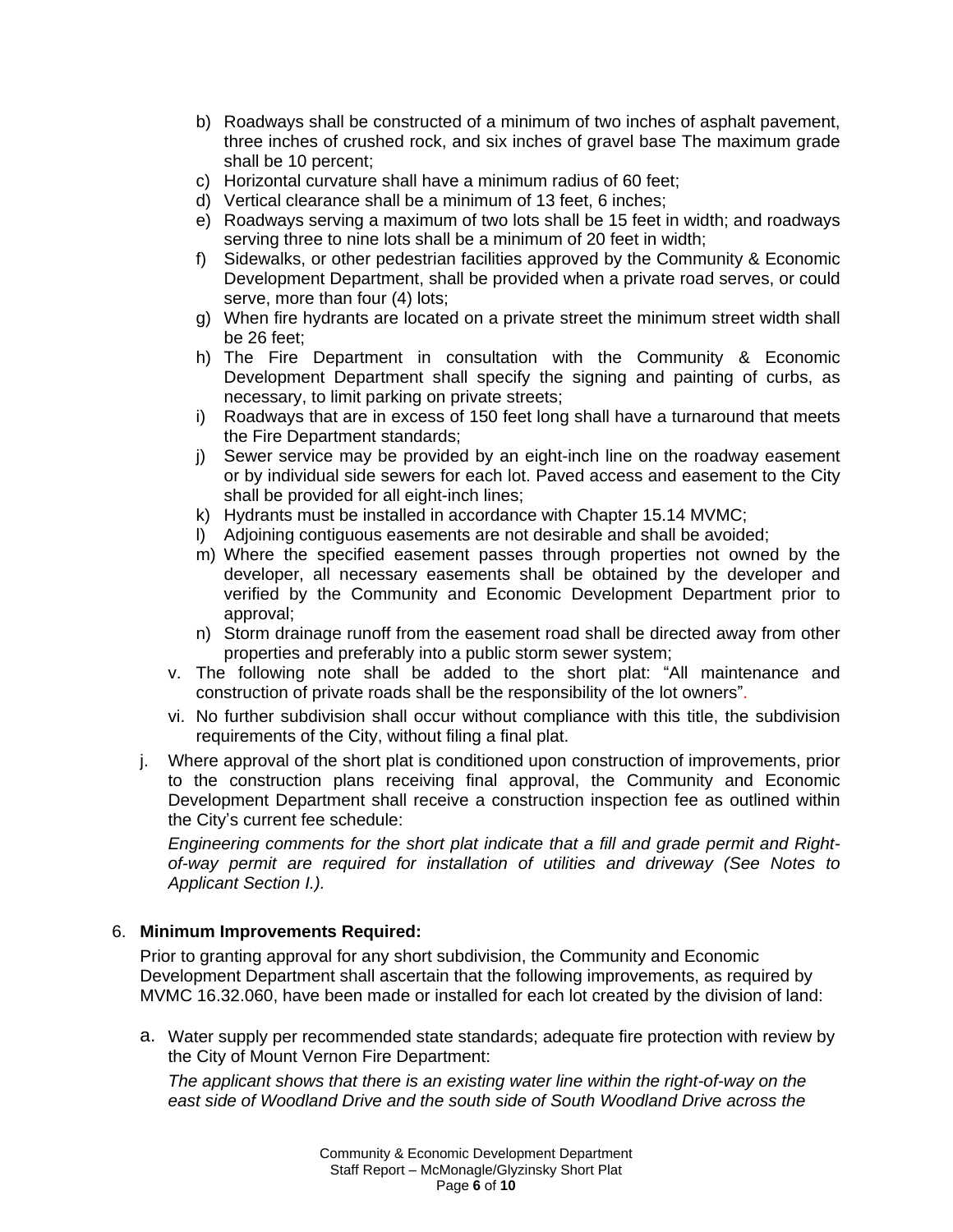*street from the subject property. When proposed Lot 1 is developed, or proposed Lot 2 re-developed, there could be additional requirements from the water district or the City's Fire Department.*

b. Sanitary sewer:

*The applicant shows that the existing home on Lot 2 is served by sanitary sewer. A minimum 4 inch diameter sewer line is required to service the proposed new lot prior to final plat approval, in accordance with MVMC 13.08. Sewer Connection fees are required and will be collected at the time of permit issuance. (See Engineering Comments Notes to Applicant Section I.)*

c. Underground power, telephone, television cable and all other necessary utilities, including undergrounding existing facilities;

*Power is available to serve both lots.*

- *d.* Appropriate dedications or easements, if required; *Staff will work with the applicant to make sure that all applicable dedications and easements are shown on the face of the plat prior to it being recorded.*
- e. Improvements required for fronting street, if sub-standard: *There are no street frontage improvements required prior to final plat approval.*
- f. Design of improvements in accordance with MVMC 16.04.260 and 16.20;

*Staff will make sure that the design of all improvements is consistent with MVMC 16.04.260 and 16.20.*

g. As-built mylar construction drawings shall be provided; and

*Staff will make sure that as-built mylar construction drawings are received by the CEDD prior to final plat approval.* 

h. Electronic media shall be provided in an acceptable format. *Staff will make sure that electronic media that is required from the applicant is received by the CEDD prior to final plat approval.*

# **7. Availability and Impact on Public Services:**

**a. Fire:**

No comments were received from the Fire Department.

### **b. Recreation:**

There are no formal recreational amenities existing or planned on or in the immediate vicinity of the subject site.

### **c. Schools:**

New construction will be subject to school impact fees at the time of building permit.

#### **d. Stormwater:**

- Stormwater quantity and quality analysis are required per City of Mount Vernon Municipal Code 13.33 and Department of Ecology 2005 Stormwater Manual using WWHM.
- The site drainage evaluation dated September 9, 2015 by Western Geotechnical Consultants and the handwritten stormwater runoff calculation are not in compliance with MVMC 13.33.
- Erosion and sediment control shall be provided as required.
- Protection of the stream and wetlands are required per MVMC 13.33 General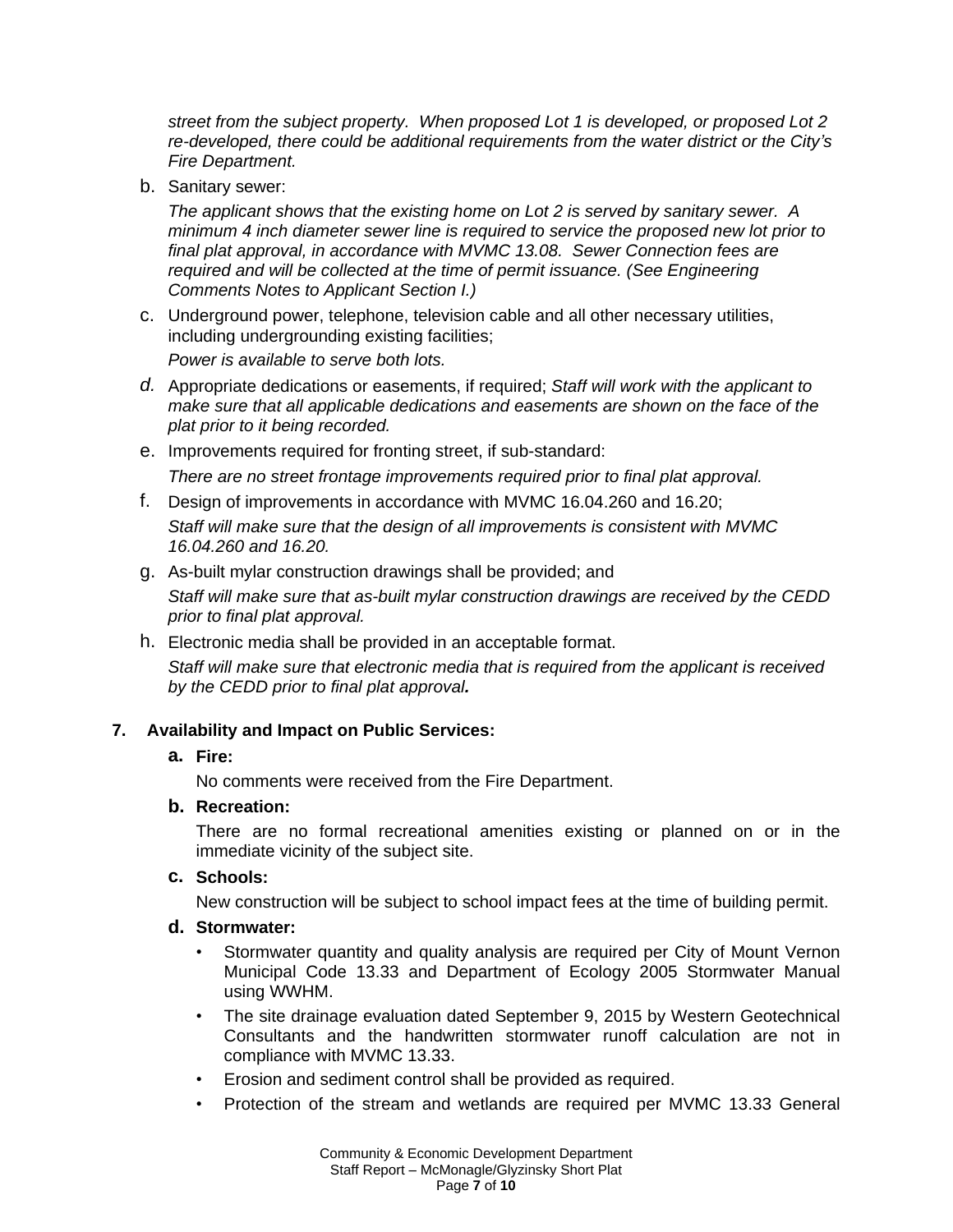Requirement #8.

### **e. Water:**

The applicant has shown that water is available to both lots. Prior to final approval water will need to be installed to the new Lot 1.

### **f. Sanitary sewer:**

Sewer is available on South Woodland Drive and Woodland Drive via 8" PVC mainline. A minimum 4 inch diameter sewer line is required to service the proposed new lot prior to final plat approval, in accordance with MVMC 13.08. Sewer Connection fees are required and will be collected at the time of permit issuance.

### **g. Street Improvements:**

Additional engineering requirements may be identified with the approval of a Fill and Grade permit, if necessary.

# 7. **Approval Criteria (MVMC 16.32.050):**

The Community & Economic Development and Public Works Directors shall determine if appropriate provisions have been included in the short plat for, but not limited to, the public health, safety and general welfare, open spaces, drainage ways, critical areas, streets, alleys, other public ways, water supplies, sanitary wastes, parks, playgrounds and sites for schools.

- a. If the Community & Economic Development and Public Works Directors find that the public use and interest will be served by the platting of such subdivision, then the Directors shall recommend approval. If the Directors find that the proposed short plat does not make such provisions or that the public use and interest will not be served, then the Directors may recommend disapproval of the short plat.
- b. Dedication of land to any public body; and/or dedication of easements to abutting property owners may be required as a condition of subdivision approval and shall be clearly shown on the final plat. The Directors shall not require, as a condition of the approval of any plat, that a release of liability be procured from other property owners.

### **H. DECISION:**

Based on the information contained in this staff report, and the Short Plat approval criteria outlined above, the **McMonagle/Glyzinski Short Plat** application, **File No. PL15-099**, is **APPROVED** subject to compliance with the standards of the Mount Vernon Municipal Code. Please see the 'Notes to Applicant' section of this staff report that follows.

SIGNATURE:

 $\overline{a}$ *Bob Hyde, Director Date Community & Economic Development Department*

### **Appeals:**

The decision of the Community & Economic Development Director is final unless an appeal to the Mount Vernon Hearing Examiner is filed within fourteen (14) business days from the date of mailing of the written decision. An appeal to the Hearing Examiner is governed by MVMC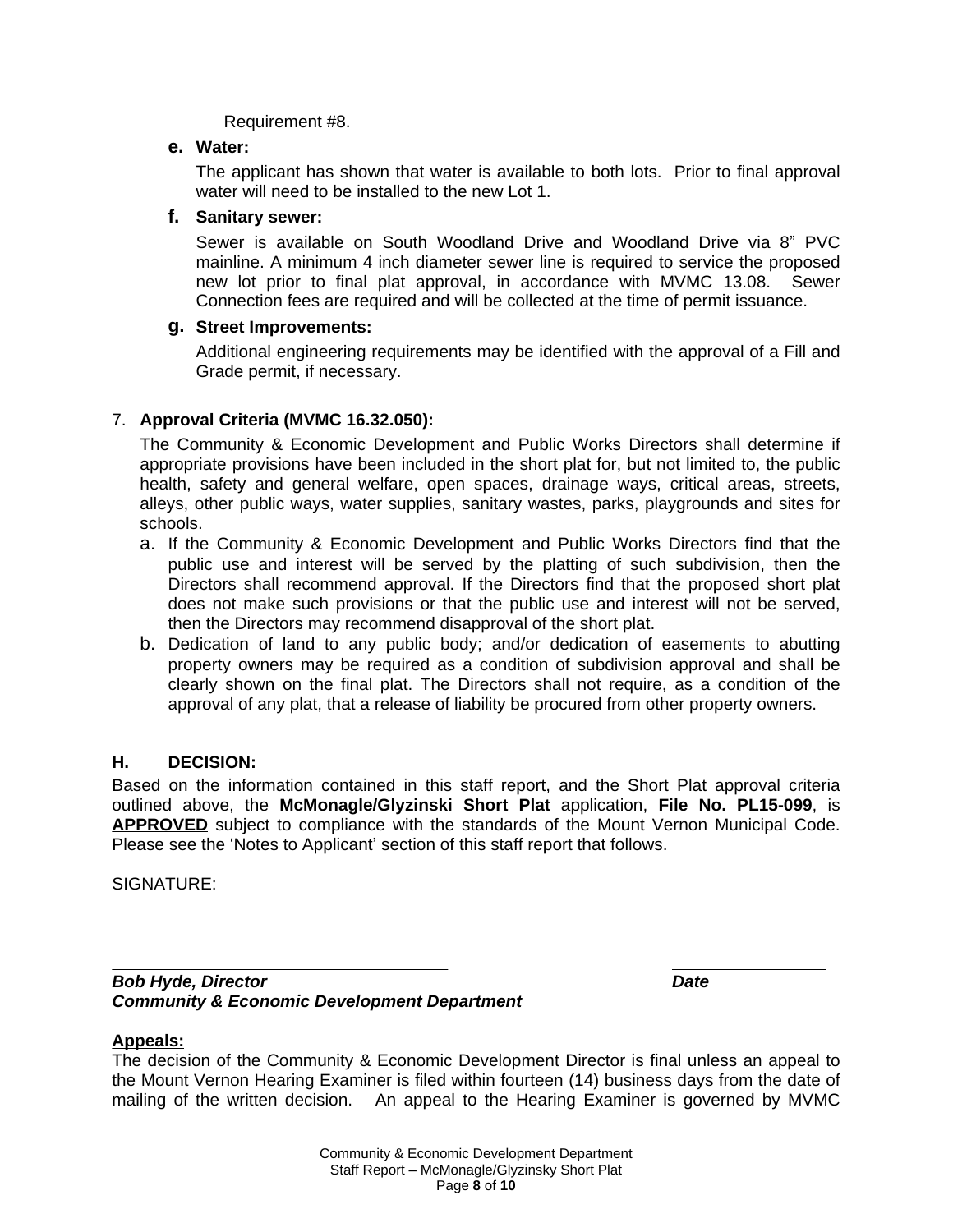14.05.160 and .170. Appeals must be made in writing on or before 4:30 PM**, December 8, 2015.** Any appeal must be accompanied by a \$100.00 fee and must state the appellant's reason(s) for the appeal based upon the provisions of the Mount Vernon Municipal Code.

### **Expiration Periods:**

Short Plat: Land in short subdivisions may not be further divided in any manner within a period of five years without the filing of a final plat, except that when the short plat contains fewer than four parcels, nothing in this section shall prevent the owner who filed the short plat from filing an alteration within the five-year period to create up to a total of four lots within the original short plat boundaries. The owner who files the original short plat may transfer this right to the subsequent owners with a statement on the face of the short plat.

**TRANSMITTED** this 23rd day of November, 2015 to the property owner/applicant, there are no parties of record to transmit records to.

# **I. NOTES TO APPLICANT:**

This approval is for preliminary short plat approval **only**. Applicants are required to demonstrate compliance with code or install all necessary infrastructure improvements before final short plat approval can be granted.

Before any land disturbing activities take place, the applicant is required to apply for and obtain a Fill & Grade Permit, and possibly a utility permit and/or right-of-way permit(s).

When all of the preliminary short plat conditions of approval have been met/constructed (refer to attached Engineering and Planning comment letters for list of requirements), an applicant will need to schedule another pre-application meeting with the CEDD to receive their list of submittal requirements for final plat approval.

Lots cannot be created, sold, or marketed for sale until final short plat approval is granted and the plat map is recorded with the Skagit County Auditor. Final short plat approval is a separate process from the preliminary short plat approval process.

# **CED Department Comments:**

- Setbacks shown on sheet 1 of 2 need to be revised to reflect the stream, its 50 foot buffer and the required 15 foot building setback.
- The stream and its buffer shall be included in a separate NGPA tract and a restrictive covenant added to the plat notes. Please contact the CED Department for wording of the NGPA restrictive covenant if you or your surveyor do not already have it.
- Revise the Short Plat Legend on Sheet 1 of 2 to show: Zoning Designation R-1, 3.0 and Comprehensive Plan Designation SF-MED. Remove references to Density and replace with Comprehensive Plan Designation.
- Revise Sheet 2 of 2 to include proposed lot lines and lot numbers.
- Revise call out 11 on Sheet 2 of 2 (Existing Shed) to indicate shed will either be relocate to Lot 2 or removed.
- Revise call out 18 on Sheet 2 of 2 (OHW line for stream) to indicate stream type.
- On Sheet 2 of 2 it appears the symbol for "Yard Setbacks" is either missing or turned off please revise.